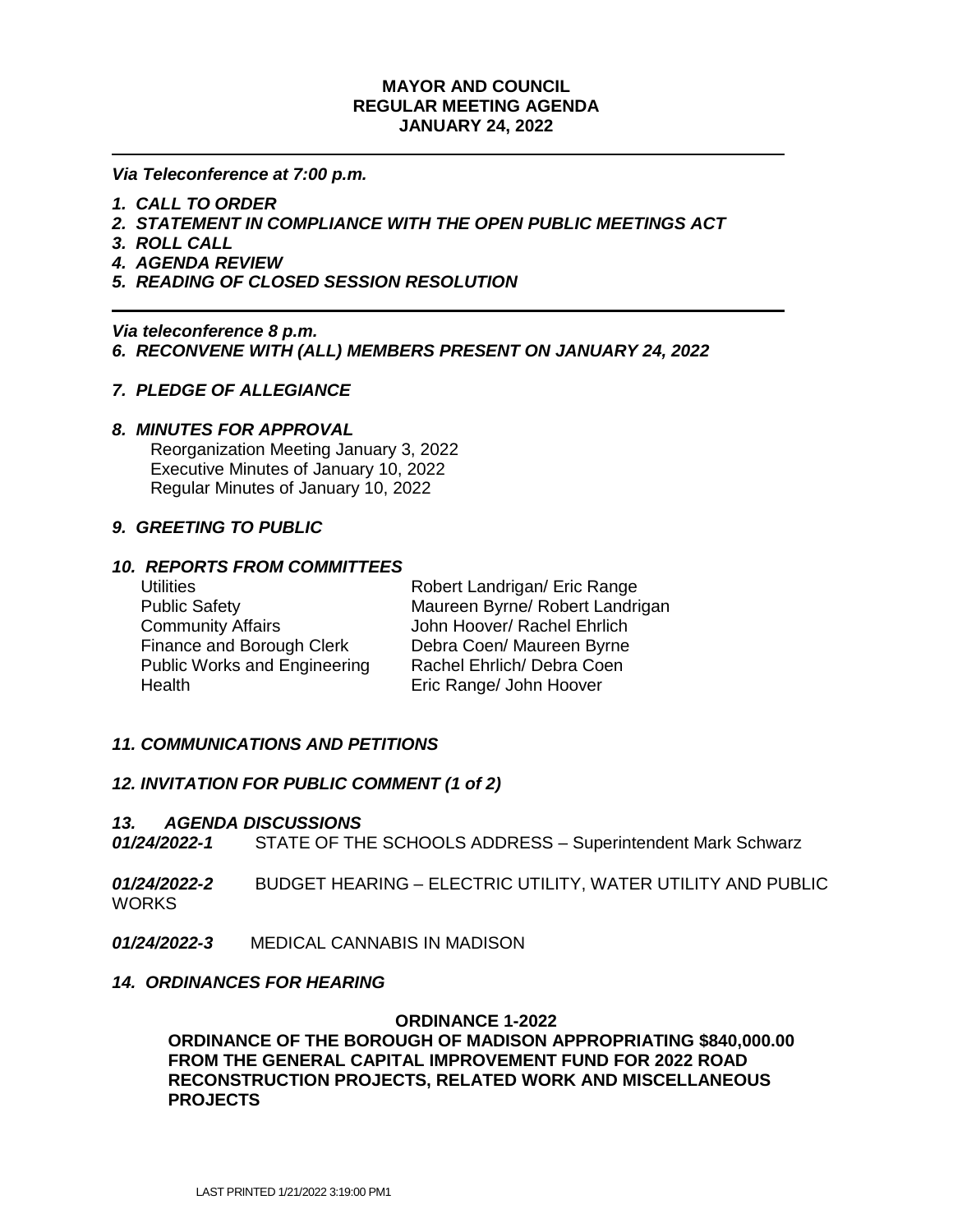### **ORDINANCE 2-2022 ORDINANCE OF THE BOROUGH OF MADISON APPROPRIATING \$645,000.00 FROM THE GENERAL CAPITAL IMPROVEMENT FUND FOR 2022 MILLING AND OVERLAY PROJECTS**

## *15. INVITATION FOR PUBLIC COMMENT (2 of 2)*

### *16. INTRODUCTION OF ORDINANCES*

ORDINANCE 3-2022 ORDINANCE OF THE BOROUGH OF MADISON APPROPRIATING \$80,000.00 FROM THE GENERAL CAPITAL IMPROVEMENT FUND FOR THE PURCHASE OF A HANDICAPPED EXTERIOR DOOR REPLACEMENT AND ACCESSORIES

## *17. CONSENT AGENDA RESOLUTIONS*

R 48-2022 RESOLUTION OF THE BOROUGH OF MADISON AUTHORIZING PURCHASE OF BODY WORN CAMERAS AND ACCESSORIES FOR THE POLICE DEPARTMENT THROUGH THE NEW JERSEY COOPERATIVE PRICING SYSTEM

R 49-2022 RESOLUTION OF THE BOROUGH OF MADISON AWARDING CONTRACT TO BOHLER ENGINEERING, WARREN, NEW JERSEY, FOR PROFESSIONAL LANDSCAPE ARCHITECTURAL SERVICES

R 50-2022 RESOLUTION OF THE BOROUGH OF MADISON AWARDING PROFESSIONAL SERVICES CONTRACT TO RICHARD WOLOWICZ, RICHVIEW CONSULTING FOR MUNICIPAL ARBORIST SERVICES

R 51-2022 RESOLUTION OF THE BOROUGH OF MADISON APPROVING RENEWAL APPLICATION FOR A BOWLING ALLEY LICENSE FOR NJ ENTERTAINMENT, LLC TRADING AS STRYXE

R 52-2022 RESOLUTION OF THE BOROUGH OF MADISON APPROVING APPLICATION FOR AMUSEMENT DEVICE LICENSE AND PERMITS FOR YEAR 2022 FOR NJ ENTERTAINMENT, LLC D/B/A STRYXE

R 53 - 2022 RESOLUTION OF THE BOROUGH OF MADISON AUTHORIZING A SHARED SERVICE AGREEMENT WITH THE BOROUGH OF CHATHAM AND THE CITY OF SUMMIT TO PROVIDE INFORMATION TECHNOLOGY SERVICES

R 54-2022 RESOLUTION OF THE BOROUGH OF MADISON APPROVING A SPECIAL EVENT PERMIT TO ALLOW THE USE OF MEMORIAL PARK PARKING AREA BY THE ADULT SCHOOL OF THE CHATHAMS, MADISON AND FLORHAM PARK

R 55-2022 RESOLUTION OF THE BOROUGH OF MADISON AUTHORIZING AN APPLICATION TO THE NJ CLEAN ENERGY PROGRAM COMMUNITY ENERGY PLANNING GRANT PROGRAM

R 56-2022 RESOLUTION OF THE BOROUGH OF MADISON AUTHORIZING APPOINTMENT OF ACTING CHIEF OF POLICE JOHN MISCIA TO THE POSITION OF CHIEF OF POLICE EFFECTIVE FEBRUARY 1, 2022

R 57-2022 RESOLUTION OF THE BOROUGH OF MADISON AUTHORIZING APPOINTMENT OF ACTING CAPTAIN JOSEPH LONGO TO THE POSITION OF CAPTAIN EFFECTIVE FEBRUARY 1, 2022